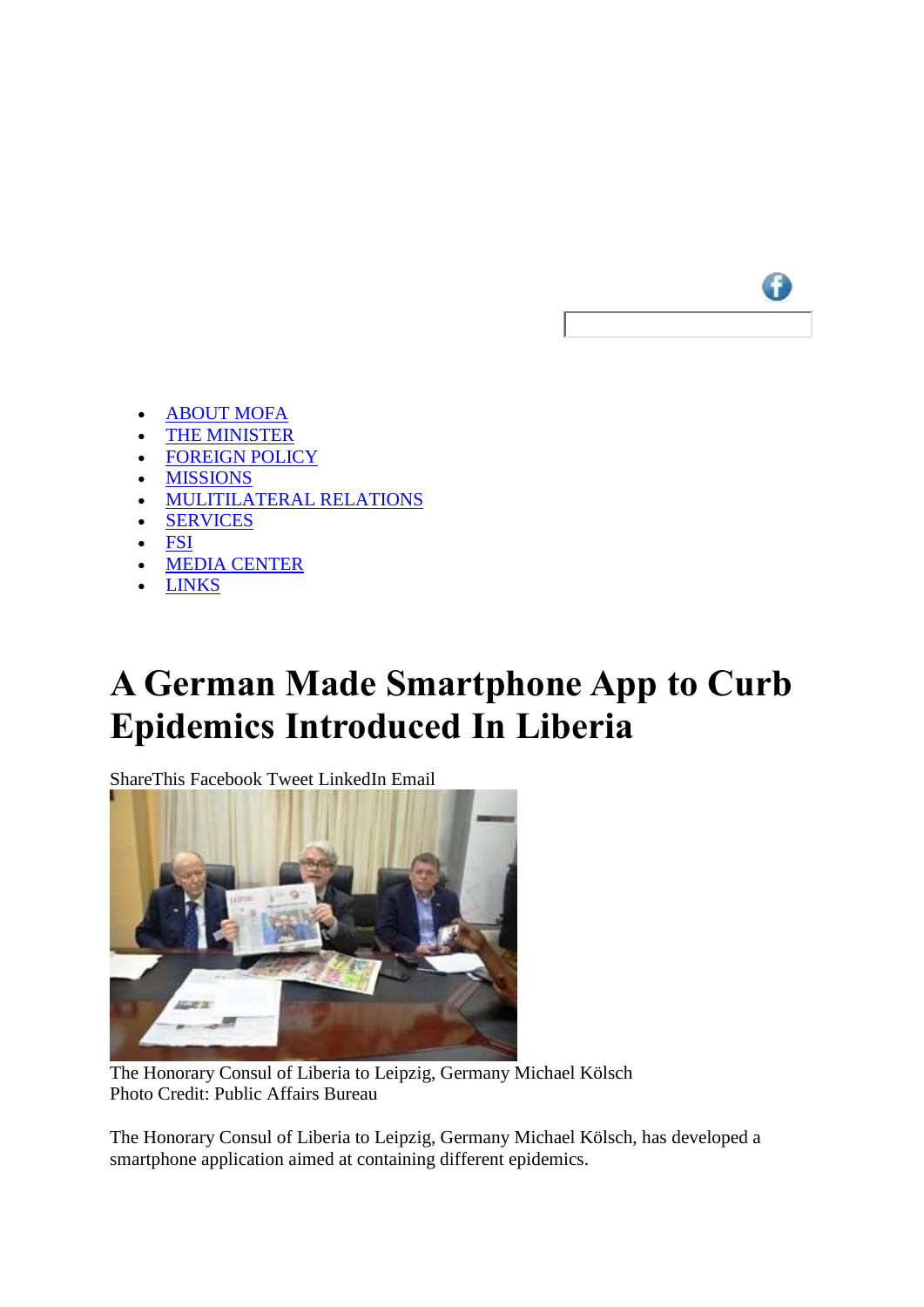The application which supports the fight against epidemic is currently going through a final Testing phase. It is expected to be available for download, this year, (2020).

According to a Foreign Ministry release, the Ebolapp was developed in 2014 during the height of the Ebola Virus Disease by Mr. Michael Kölsch, together with programmers from a company called **Leipzig-Based Publish-Air** in collaboration with German medical professionals.

Disclosing the news at the end of a two-day retreat organized for Honorary Consuls by the Ministry of Foreign Affairs, Mr. Michael Kölsch said the thought came on a torn night when he was wondering how to stem the Ebola Virus Disease in West Africa during the outbreak.

The Honorary Consul of the Republic of Liberia to the City of **Leipzig** in Germany narrated that the next morning he called a fellow campaigner and explained to him the working principle of a novel app that functions like a warning system.

Addressing a Press conference on Friday in the Conference Room on the  $4<sup>th</sup>$  floor of the Ministry of Foreign Affairs, the inventor of the application, Mr. Michael Kölsch said the Ebolapp records the movement and profile of the user and measures via GPS and Bluetooth indicating how long and at which distance the users stay.

According to Mr. Kolsch, if two persons have the application on their phones and came in close contact, the programmed app informs the person that is not sick about an infected person closer to them.

He further disclosed that the application has been tested and tried successfully in Germany, adding that a two-week field trial was recently launched in Liberia, precisely at the John F. Kennedy Medical Center, with collected data from the trial being evaluated.

The Liberian Honorary Consul to Leipzig expressed hope that the GSM Companies operating in Liberia will see the need to preinstall "Ebolapp' on the phones before they are sold on the market to bring relief to the masses.

The programming of the free and potentially life-saving "Ebolapp" was done by the Leipzig Company PublishAir in Berlin, Germany.